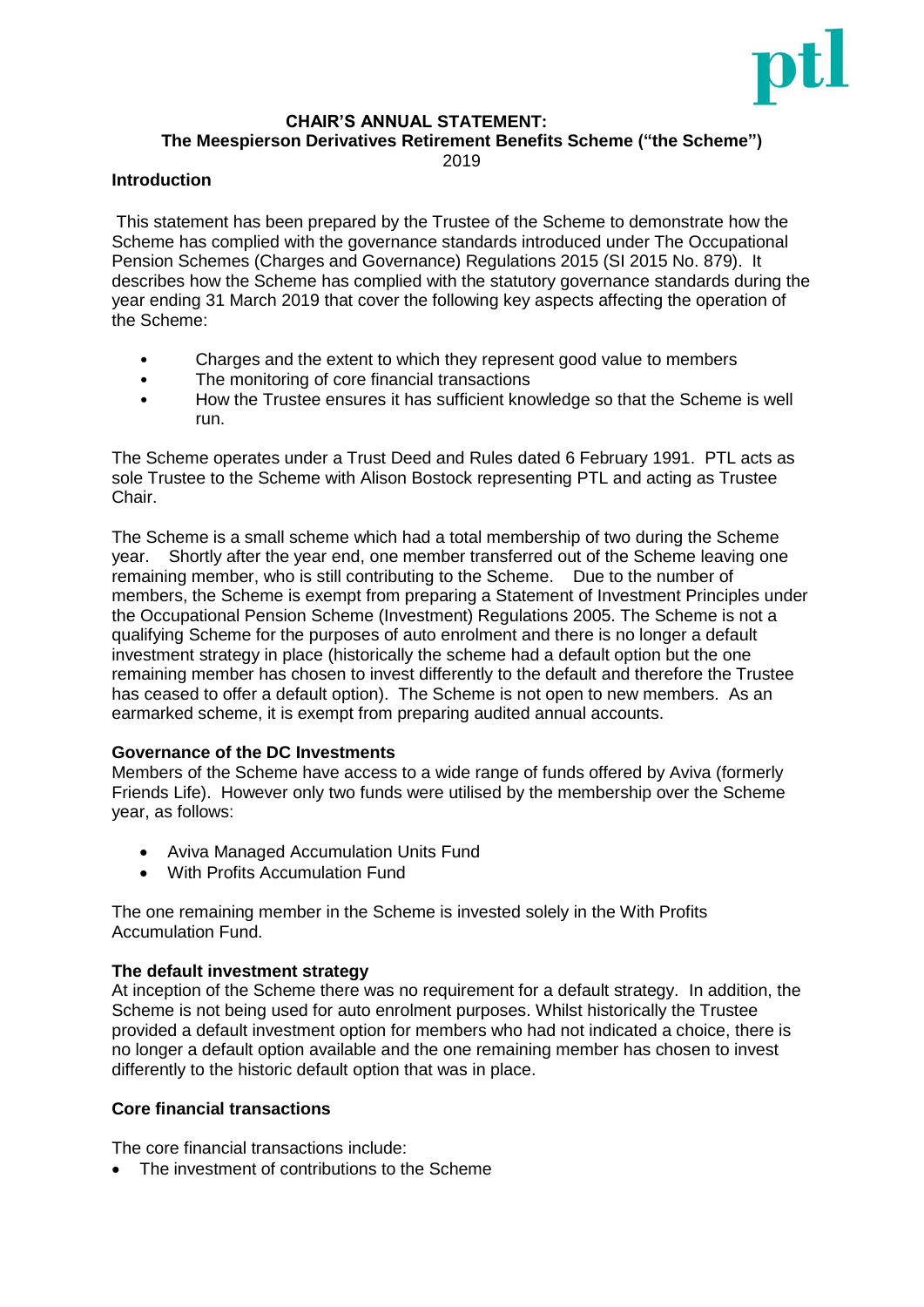

- The transfer of assets relating to members into and out of the Scheme
- The transfer of assets relating to members between different investments within the Scheme
- Payments from the Scheme to, or in respect of, members

The Trustee believes that the requirements of regulation 24 of the Regulations have been met and core financial transactions have been processed promptly and accurately, based on the following processes in place:

- The administrator Aviva is authorised and regulated by the Financial Conduct Authority (FCA) and Prudential Regulation Authority and are therefore obliged to have a wide range of policies, internal controls and practices to manage their pension scheme administration business. These include accounting practices and management of investment funds.
- Aviva is subject to regular independent financial audit.
- Contributions are paid by BACS
- A monthly schedule is sent by post which is reconciled by the administrator
- Late contributions are immediately highlighted
- There is regular chasing until any outstanding contribution is paid.
- There is a dedicated accounts team dealing with financial transactions

The Trustee has requested quarterly administration reports in order to monitor core financial transactions more closely. However, the administrator has stated that due to the type of scheme this is, this is not something that they can offer. The Trustee also notes that the timing of investment and disinvestment of monies in With Profits funds does not usually have any financial impact on members.

During the period, there have been no late contributions or investments.

### **Charges**

The charges applying to all funds within the Scheme are as follows:

| Annual Management Charge        | 1.00%  |
|---------------------------------|--------|
| <b>Administration Fee</b>       | Nil    |
| <b>Bid/Offer Spread</b>         | 5.00%  |
| <b>Allocation Rates</b>         |        |
| <b>Regular Premium</b>          | 107.8% |
| Single premium/Protected rights | 107.8% |

In the Trustee's experience, these charges are higher than alternatives within the marketplace.

### **Transaction Costs**

Aviva have provided transaction costs data in respect of the Aviva Pension Managed Fund:

| Fund name             | Administration<br>Costs/AMC | Transaction Costs |
|-----------------------|-----------------------------|-------------------|
| Aviva Pension Managed | $1\%$                       | 0.0082%           |

Aviva have again not provided data in respect of the Aviva With Profits Accumulation Fund as they state that the required underlying data is unavailable. We will continue to communicate with Aviva regarding these transaction costs.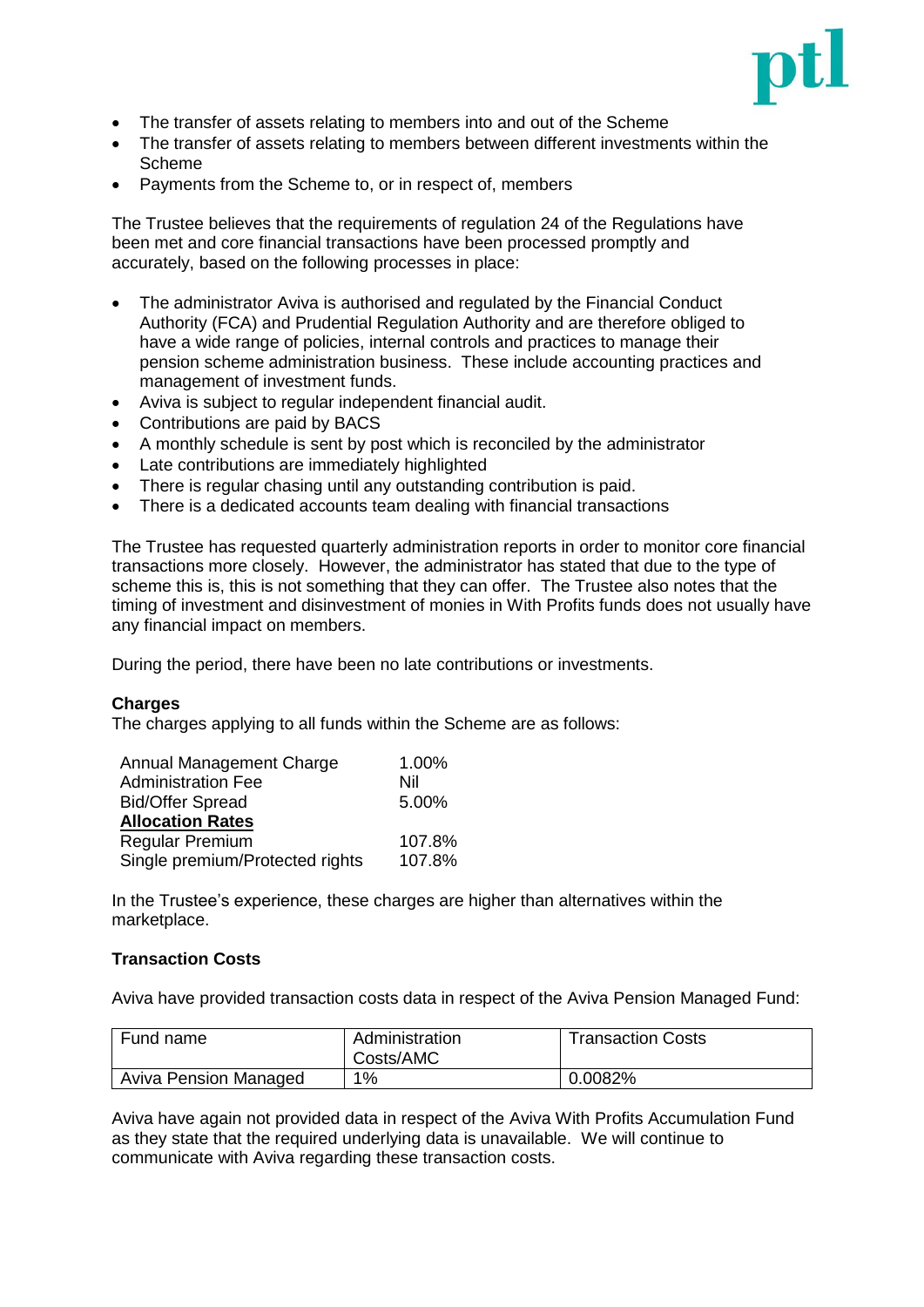

# **The effect of costs and charges on funds within the Scheme**

The Trustee has obtained an illustration detailing the impact of costs and charges typically paid by a member of the Scheme on their retirement savings pot. The statutory guidance has been considered when selecting this example. The illustration is representative of the remaining membership since it assumes investment in the Aviva With Profits Accumulation Fund which the one remaining member is invested in. Mindful of GDPR requirements, the Trustee felt it was not appropriate to tailor the example to be based on average current pot value, average age and average contribution amount given there is only one member remaining in the Scheme and therefore decided to adopt standard assumptions for the illustration.

| Illustration of effect of cost and charges for typical funds within your Scheme |                                      |                                     |  |
|---------------------------------------------------------------------------------|--------------------------------------|-------------------------------------|--|
| <b>With Profits</b>                                                             |                                      |                                     |  |
|                                                                                 | Assumed growth rate 3.0% pa          |                                     |  |
|                                                                                 | Assumed fund costs and charges 1.04% |                                     |  |
| At end of                                                                       | Projected value assuming no          | Projected value with charges taken* |  |
| year                                                                            | charges are taken                    |                                     |  |
|                                                                                 | £1,190                               | £1,180                              |  |
| $\overline{2}$                                                                  | £2,390                               | £2,360                              |  |
| 3                                                                               | £3,590                               | £3,530                              |  |
| 4                                                                               | £4,790                               | £4,690                              |  |
| 5                                                                               | £6,010                               | £5,850                              |  |
| 10                                                                              | £12,200                              | £11,500                             |  |
| 15                                                                              | £18,500                              | £17,100                             |  |
| 20                                                                              | £24,900                              | £22,500                             |  |
| 25                                                                              | £31,500                              | £27,700                             |  |
| 30                                                                              | £38,300                              | £32,800                             |  |

\* Illustration reflects bid-offer spread of 5% and investment allocation rate of 107.8%

The values shown in the table above are estimates and have been calculated based on a number of assumptions. These assumptions are:

- The starting pension pot is £nil.
- Contributions are assumed to be at the rate of £100 per month increasing in line with assumed earnings inflation of 2.5% per year.
- The figures illustrate the pension pot in today's money which means they take into account inflation by reducing values at 2.5% per year.
- Transaction costs are not included where data is unavailable from the fund managers.

Source: Aviva

### **Value for Money Assessment**

We are required to assess the extent to which the charges represent good value for money and we have carried out this assessment in relation to the charges above.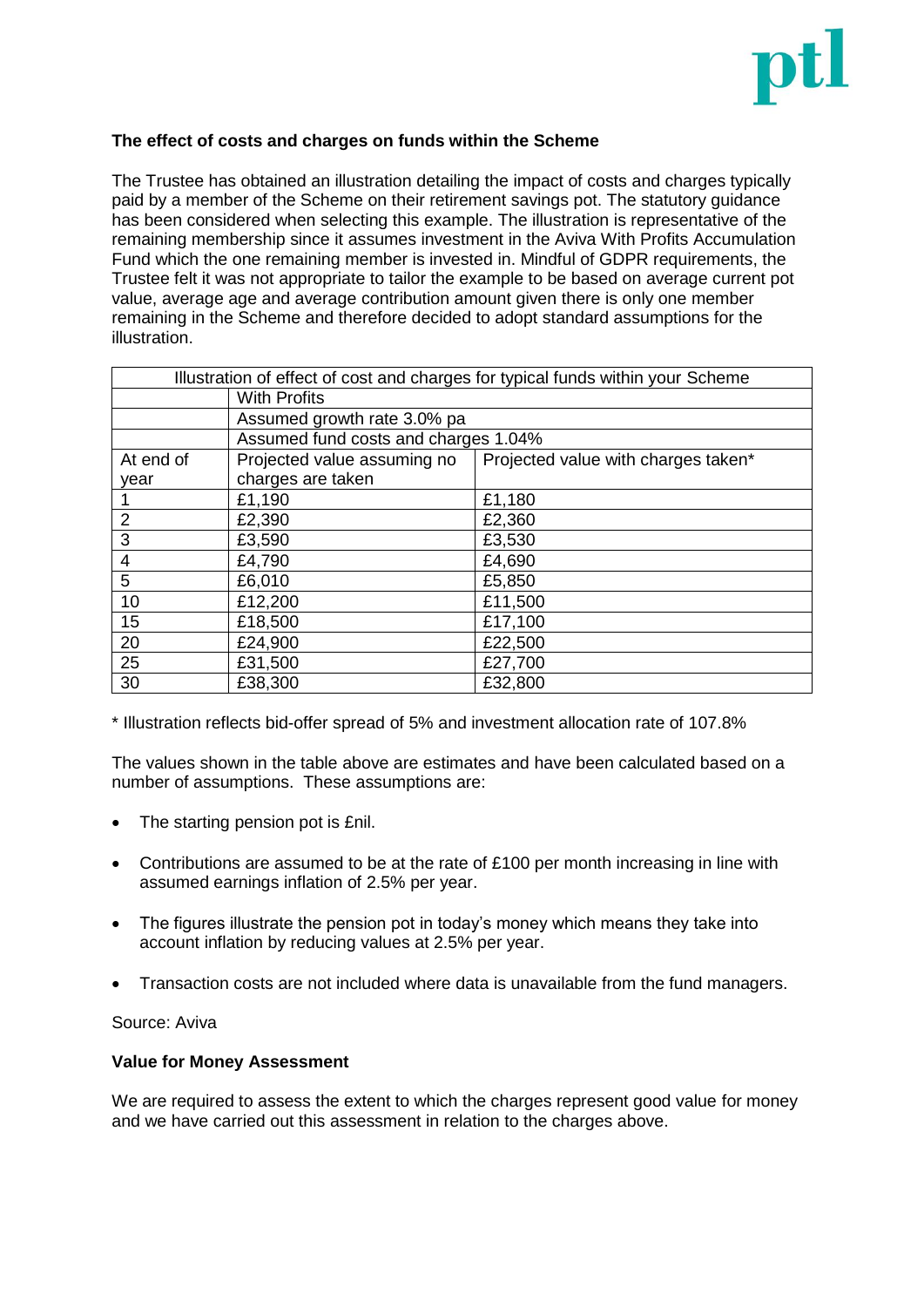

Good value means different things to different people at different times. What is clear, however, is that it is a balance of those costs against benefits (including the features, quality of service etc.).

As good value is a subjective matter and in the absence of sufficiently comprehensive results and consistent publically available data to compare the value of the Scheme to those provided elsewhere, we have relied on our own knowledge and experience in this matter.

We reached our conclusion following a process where we:

- Understood the features of the Scheme, the quality of service and the benefits on offer
- Assessed these benefits, bearing in mind members' interests
- Looked at the costs paid by members and compared them to the benefits.

The features we considered in our assessment were the management, governance, administration and investment governance of the scheme and its communications.

The conclusion of our assessment was that the Scheme represents adequate value for money for members subject to the following comments:

- Members value the with-profits investment strategy and, having built up significant funds, were happy to bear the higher charges to remain in a fund they were familiar with.
- Members have been offered a cheaper alternative but have chosen to remain and continue contributing to the Scheme.
- The charges are mitigated to some extent by an allocation rate of greater than 100% (although a bid/offer spread applies).
- The administration and customer service is below the standard we would expect but cannot in practice be unbundled from the contract with Aviva.

### **Knowledge and understanding of the Trustee**

The requirement under sections 247 and 248 of the Pensions Act 2004 (requirement for knowledge and understanding) has been met during the period as follows:

The Trustee Board comprises a sole independent trustee PTL Governance Limited (PTL) who were appointed on 26 September 2008. PTL is a specialist provider of independent governance services primarily to UK pension arrangements. Amongst other appointments PTL acts as an independent trustee on several hundred trust based pension schemes and serves on a number of Investment Governance Committees ("IGCs").

Alison Bostock is a Director of PTL and acts as Chair of the Trustees for the Scheme. Alison is a qualified actuary who has over 25 years' experience in actuarial, investment and DC consulting. Alison holds the PMI's Award in Pension Trusteeship (since 13 November 2015), the Certificate in DC Governance (since 21 April 2016) and she has also completed all modules of the Pensions Regulator's trustee toolkit, the online learning programme from the Pensions Regulator aimed at trustees of occupational pension schemes, including the modules relating to DC schemes (since 27 July 2015).

Alison is assisted by Candace Benger, a manager at PTL. Candace has almost 20 years' experience in the pensions industry, her most recent experience being within the governance sector. She has completed a number of PMI qualifications such as the Award in Pension Trusteeship and the Retirement Provision Certificate and is currently working towards the Advanced Diploma in Retirement Provision.